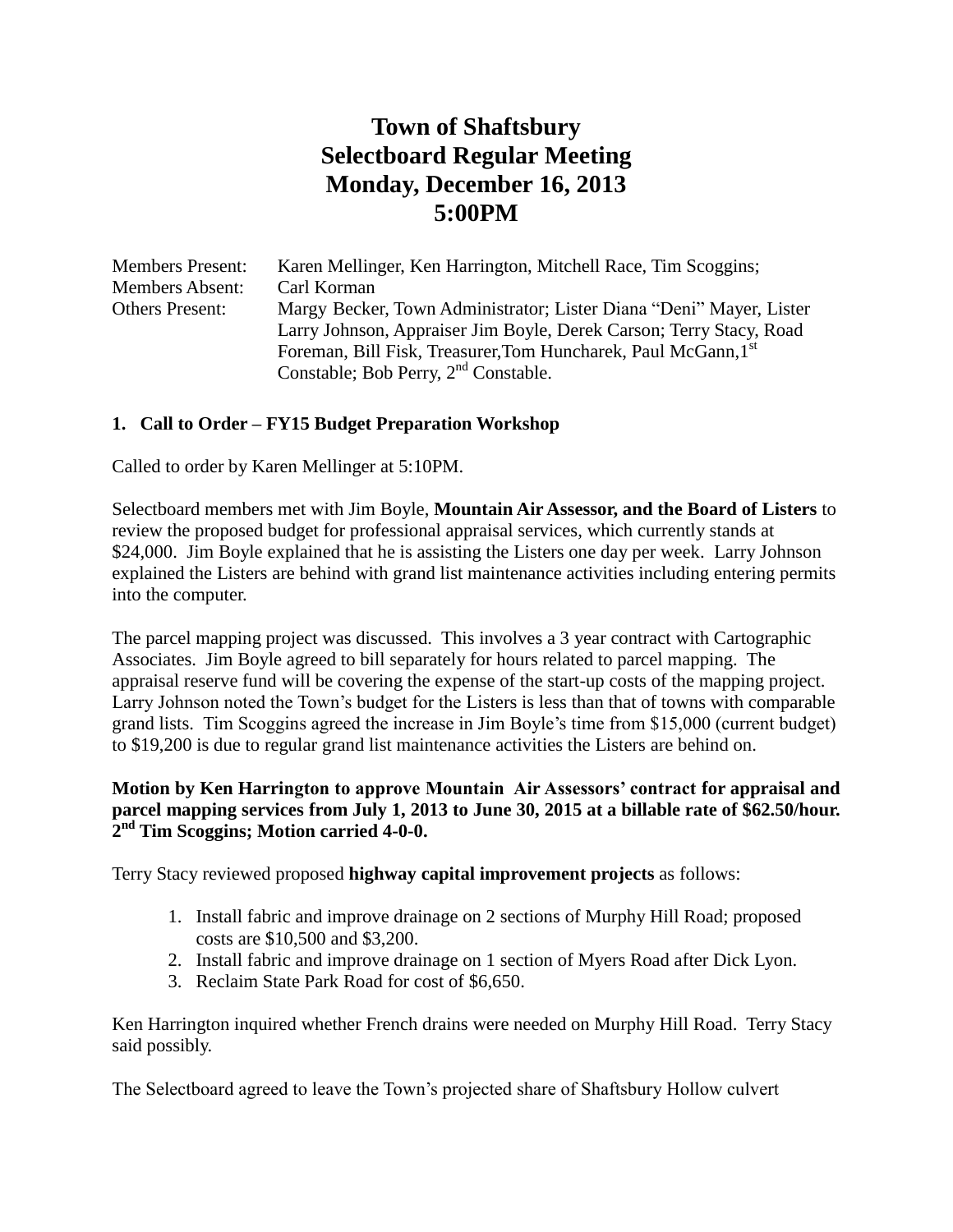expense at \$8,500. A \$5,000 reserve 'fund transfer-in' has been budgeted. Culvert replacement cost continues to be budgeted at \$85,000 – pending information from VTrans hydraulic study.

Brief discussions centered on whether or not to decrease the **gravel budget** by the amount of gravel allocated to capital improvements. The gravel budget currently stands at \$65,000. An Added \$11,200 in gravel expenses is built into the capital improvement line item. No line item adjustments were made.

Projected **roadside mowing expenses** were reviewed again. Terry Stacy reports that Steve Washburn and Dave Worthington have assessed our mower head, and their opinion is the Town is best served to repair the head. Cost to repair is estimated at \$3,000. Terry Stacy reported a brand new mower head *without* an articulated arm is \$42,000, which is too costly. The crew has estimated the Town could sell its tractor for an estimated \$6,000 to \$8,000.

Terry Stacy reported that a Peckham representative has informed him the last segment (.6 miles) of White Creek Road could be shimmed for \$25,000 – in addition to the estimate to pave the first mile. All culverts have been changed out on White Creek Road.

Treasurer Bill Fisk joined the meeting. He discussed with the Selectboard various choices for illustrating certain types of costs in the budget  $-$  i.e. employee share of health insurance premiums. He encouraged the Board NOT to budget payroll contributions as revenues. Likewise the budget should only show the Town's net premium expense. It was agreed that it was acceptable practice to budget for 100% of the Town's projected HRA expense. **The Board concurred that for the second half of FY15, a 10% increase in premium expense will be budgeted.**

Bill Fisk reviewed reserve fund balance sheets with the Board. The \$5,000 set-aside for the Howard Park tractor will be moved out of the (highway) equipment reserve fund and into the Parks Reserve Fund.

It was agreed the Town would **budget for an independent audit in FY16**, with appropriate reserves set-aside into the Audit Reserve Fund. Bill Fisk stated his opinion that an annual audit is best practice. Audit firms should be rotated. Tim Scoggins reported it costs the school \$6,000 to audit a \$3 million budget. Bill Fisk said the Town's budget and accounting system is more complex. He suggested the Town solicit proposals to reveal the actual cost. He commented that if the Town only audits every 6 years, there will be no audited financials appearing in the Town Report. Bennington has had audited financials embedded in its Town Report for years.

It was agreed the Selectboard would meet again for a budget workshop in December  $18<sup>th</sup>$  at 4:00PM. The Chair adjourned the special meeting at 6:30PM.

## **Regular Meeting**

Additional attendees: Jay Palmer, Jared Della Rocca, John Godfrey

**2. Call to Order – Regular Meeting**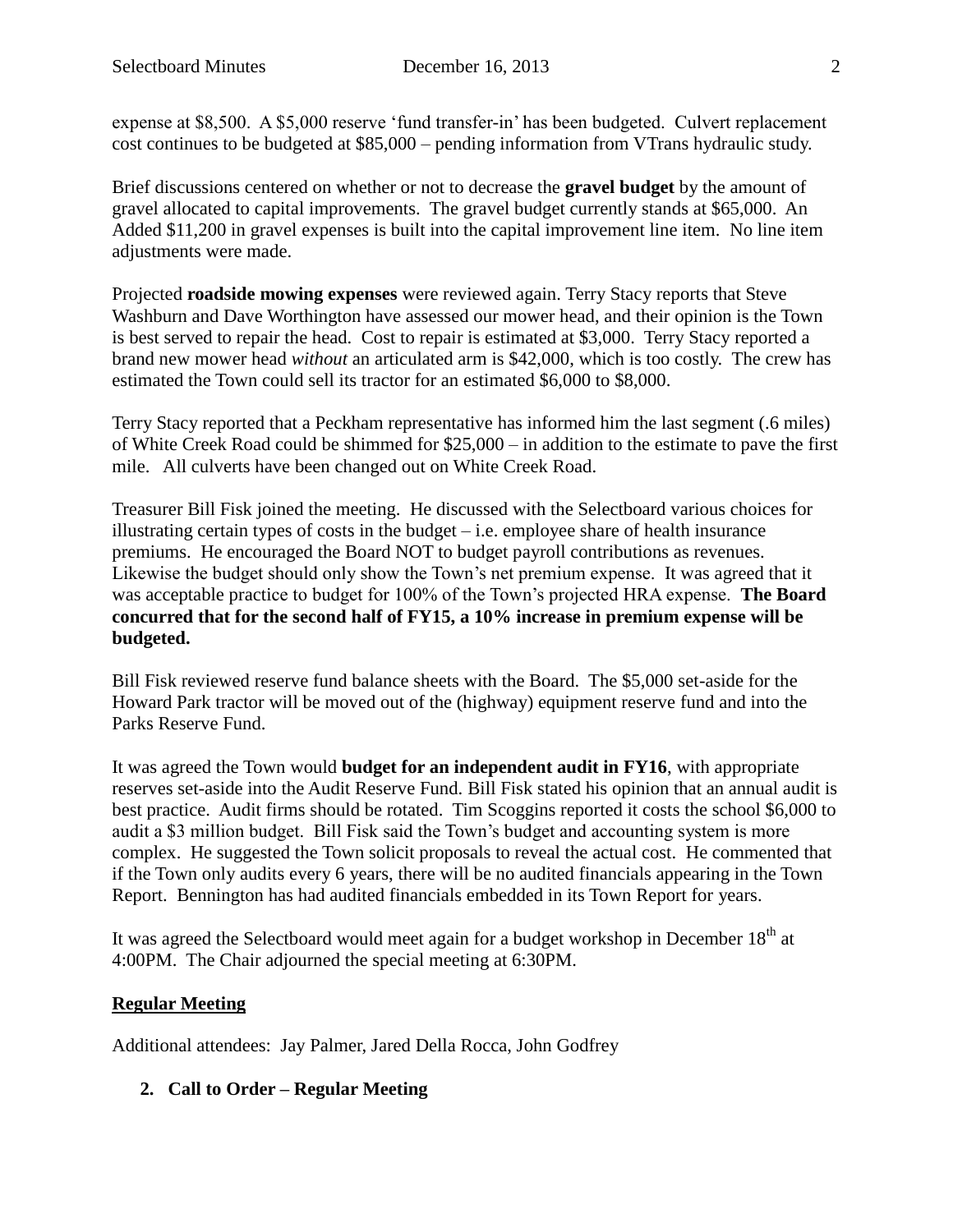Karen Mellinger called the meeting to order at 6:30PM.

#### **3. Conflict of Interest Statement**

There was no conflict of interest statement.

#### **4. Approval of Minutes – tabled**

#### **5. Approval of Warrants**

## **Motion to approve Check Warrant #19 in the amount of \$72,442.15 by Mitch Race; 2nd by Tim Scoggins. The motion carried unanimously.**

It was noted that invoices in excess of \$1,000 included salt, gravel, and Bennington County Sheriff's expenses.

#### **6. Public Comments**

Jared Della Rocca of Mountain View Drive inquired what percentage of tax bills supported school budgets. Bill Fisk replied that 78% of our tax bills fund Mount Anthony high school and elementary school expenses.

Jared Della Rocca inquired whether Ken Harrington will approve the final budget. Karen Mellinger replied the Board is still preparing the draft budget and she outlined the budget approval process.

John Godfrey of Old Depot Road addressed the December 3 vote. He noted that Ken Harrington owns property next to the garage site at the Transfer Station. He inquired whether it was ever noted this to be a conflict of interest? Mr. Godfrey explained that Mr. Harrington is portrayed as being against the bond for that reason. Ken Harrington stated for the record, and the Selectboard concurred, that he has always supported using the town-owned site.

Tom Huncharek also inquired whether the Selectboard had announced Mr. Harrington's ownership of land as a potential conflict of interest. Karen Mellinger acknowledged the Selectboard had never viewed this to be a perceived conflict of interest. Tim Scoggins further explained he had never heard Ken Harrington express reservations about the site at the Transfer Station and that raising the matter of conflict of interest now does not help the Town to move forward. Karen Mellinger thanked Tom Huncharek for is comments pertaining to proper procedures in accordance with the Town's newly-adopted Conflict of Interest Policy.

#### **7. Announcements**

Tim Scoggins informed the public he had attended an IT Security Workshop and that after the budget is finished he would sit down with Margy Becker to review policy and procedures.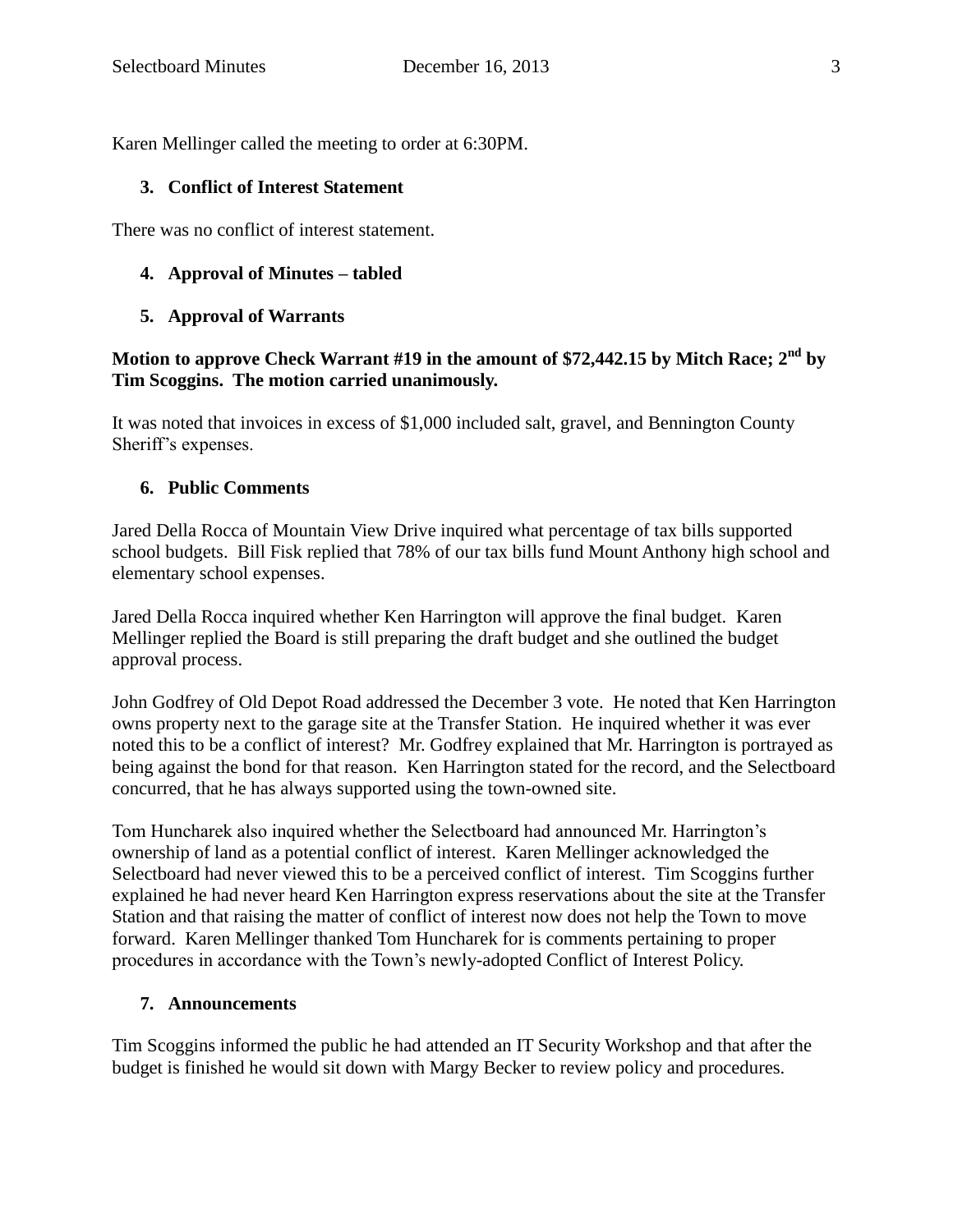Tim Scoggins provided his School Board Liaison report. His commentary included notes regarding Fran Kinney and Larry Johnson's research into how District One could be dissolved and brought back into Shaftsbury. Larry Johnson's research seems to indicate that the North Bennington District was created as a 'gentlemen's agreement'. A vote of the Legislature is the cure. The Legislature will ask for 'informational' votes from Shaftsbury, North Bennington, *and* Bennington – due to Mount Anthony High School. Karen Mellinger asked about the time line for addressing the dissolution issue. Tim Scoggins replied it would be perhaps the 2015 legislative session that would take up the matter.

Tim Scoggins concluded his report by stating the School Board is pushing for public negotiations on salaries and wages. It is waiting to hear back from the teacher's union.

## **8. Constable Proposed FY15 Budget**

Karen Mellinger explained the Town has not funded the Constables' budget because the elected term is only one year.

She then summarized the options before the Town for addressing changes to the Constables' current authorities, term, and manner of appointment. The voters would have to weigh in to change the length of term. The maximum term for an elected Constable is two years. The Selectboard had been discussing the merits of longer terms and had additionally discussed whether or not to ask the voters to change the Constable positions from elected to appointed positions.

It was noted that though Bob Perry is a former police officer he still needs full certification or a part-time certification to be able to practice law enforcement authority in the Town.

Karen Mellinger reported the Selectboard has budgeted \$25,000 for Sheriff's services for FY15, which is equivalent to 20 hours per week of patrol. She asked if the Board is willing to budget for the potential eventuality that voters may not limit the authority of Constables at March Town Meeting.

The Board reviewed potential costs, and it was noted again the Paul McGann's proposed budget failed to address all start-up costs. Paul McGann stated he could police the Town for \$15.00/hour versus the Sheriff's \$25.00/hour.

Tim Scoggins stated he needed to be convinced why the Town should take the path of having Constables take on community policing. Paul McGann and Bob Perry stated several benefits as follows:

- a. Local knowledge
- b. Constables would assist VT State Police
- c. Constables would respond from homes in Shaftsbury
- d. Constables live in Town and would have a sense of what is really going on
- e. If asked to the Constables could provide assistance to the Sheriff's deputies
- f. Constables could direct traffic at Buck Hill Road & 7A intersection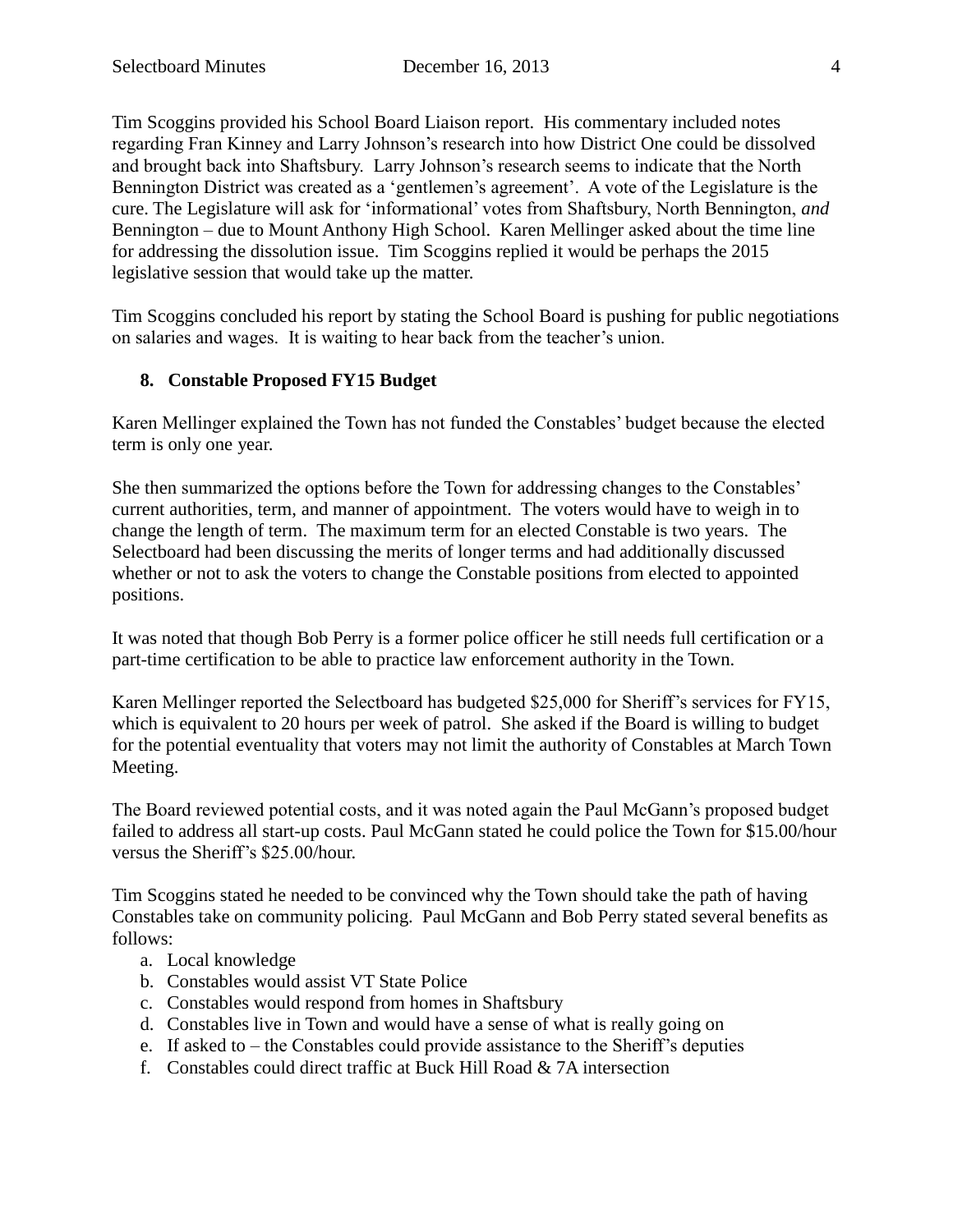Karen Mellinger observed that no law enforcement training is needed to be a crossing guard.

Jay Palmer reported that Pownal has a Constable with law enforcement capability and inquired whether or not the Sheriff's Department patrols there.

Karen Mellinger inquired how the Selectboard could go any further with the budget without direction from the voters. Tim Scoggins stated it was important the Selectboard itself come to consensus on the future role of its Constables, and it had not done so. Karen Mellinger stated her support for bringing ballot articles concerning the Constables to the voters. Ken Harrington agreed.

Mitch Race stated one of several possible questions to be put to the voters will be whether or not to 'prohibit law enforcement authority'. He stated the Town, if it chose to allow law enforcement authority for its Constables, would *not* be establishing a police department. Tim Scoggins disagreed.

After further discussions it was agreed the full board needed to agree on the ballot articles to be brought to the voters. Mitch Race agreed to research proposed language for ballot articles and to report on same for the January  $7<sup>th</sup>$  meeting.

## **9. Storage of Highway Equipment/Materials on Peter Cross Land**

Margy Becker explained Peter Cross has agreed to allow the Town to resume storage of equipment and salted sand on his parcel at 83 Buck Hill Road for \$200/month.

**Ken Harrington made the motion to pay Peter Cross \$200/month for use of his property at 83 Buck Hill Road for storage of highway equipment and materials commencing**  immediately and with a 30-day minimum notice to vacate the property. 2<sup>nd</sup> by Mitch Race. **The motion carried unanimously.**

It was agreed the unbudgeted expense will have to come out of the current (FY14) Highway budget.

## **10. Ed Corey Request for Ballot Article**

Ken Harrington read the proposed Article Mr. Corey had submitted to the Selectboard. He then reported Mr. Corey had changed his mind about requesting Selectboard action. Mr. Corey has decided to circulate a petition instead.

Karen Mellinger summarized procedures which must be followed upon receipt of valid petitions, noting that the wording of the petition is binding upon the Town. Ken Harrington agreed to pick up a copy of the petition, which is on display at the Shaftsbury Country Store. Tim Scoggins agreed with Karen Mellinger that the Town Attorney should be asked to evaluate the petition language. Karen Mellinger, speaking for the Board, noted it does not support Mr. Corey's article as received.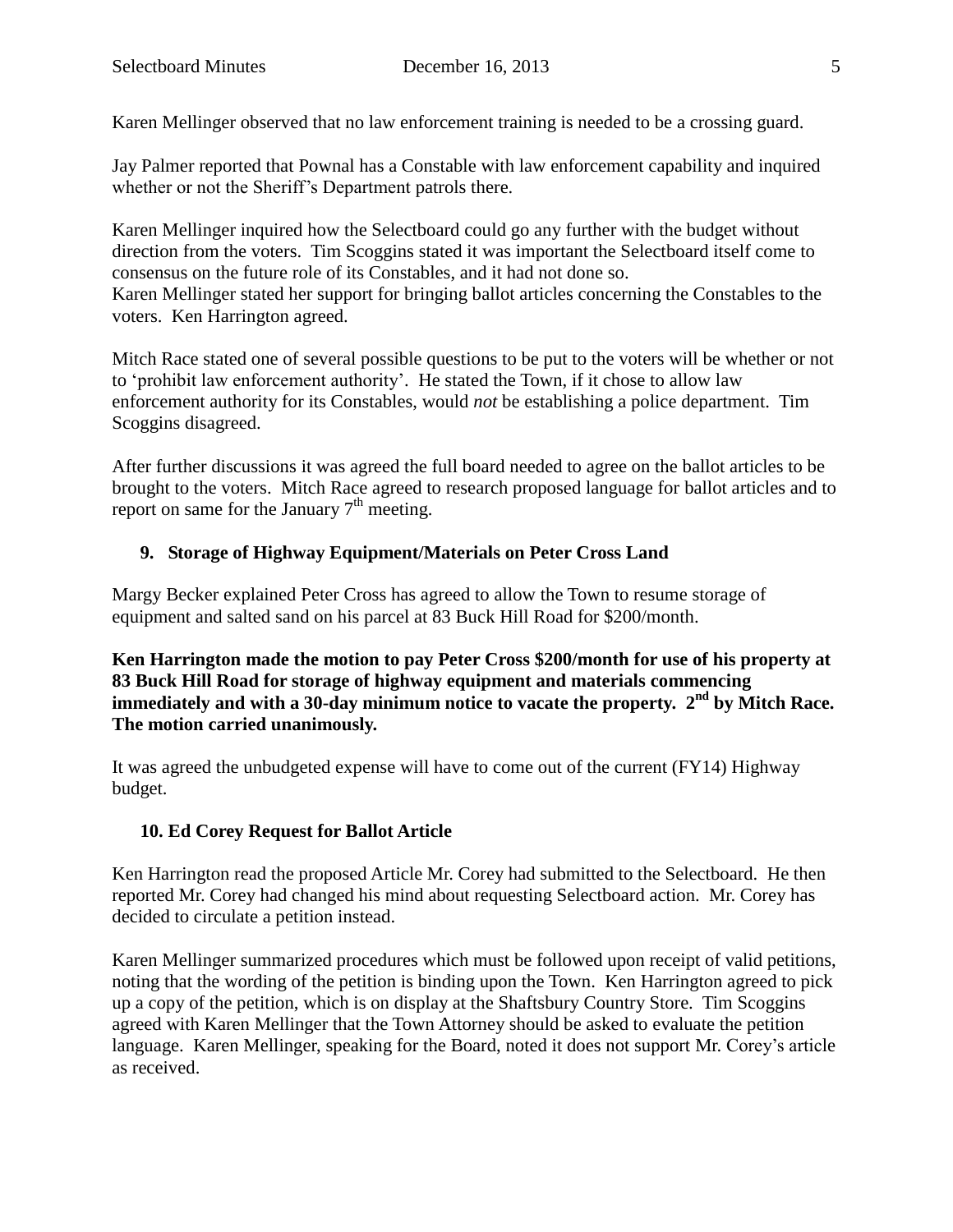## **11. Discontinuance of TH83 Donald Greene Road**

Margy Becker relayed the Road Foreman's concerns about continued maintenance of Donald Greene Road. Terry Stacy reports that Peckham now owns the house and land.

## **Motion by Mitch Race that the Town begin the procedure to discontinue Town Highway 83 Donald Greene Road. 2nd Ken Harrington. Motion carried unanimously.**

## 12. **Efficiency Vermont Streetlight Replacement Program**

Margy Becker reported the Town has received information from Efficiency Vermont concerning options for replacement of lights with more energy-efficient bulbs. The Board will be asked to discuss this matter further after the budget is completed.

## **13. Vacant Town Officer Positions to be voted on in March 2014**

The Selectboard's newly-adopted appointment policy requires an announcement to be made at the Selectboard's 2nd meeting in December concerning what town officer positions will become vacant in March. Margy Becker announced the upcoming vacancies as follows:

#### **Selectboard:**

One 2-year term expiring in March 2014 (Karen Mellinger) One 3-year term expiring in March 2014 (Carl Korman)

## **Board of Auditors:**

One 3-year term expiring in March 2014 (Lisa Lent)

**Board of Listers:** One 3-year term expiring in March 2014 (Larry Johnson)

**Trustees for Public Funds:** One 3-year term expiring in March 2014 (Bill Fisk)

#### **Development Review Board:**

Mitch Race announced he will not ask to be re-appointed to his position. One 3-year term expiring in March 2014 (Mitch Race)

#### **Planning Commission:**

One 3-year term expiring in March 2014 (Chris Williams)

## **14. Assessment of Current Town Garage**

Margy Becker asked for further guidance concerning what type of professional input the Board envisions. It was suggested the expertise of an engineer or safety inspector was needed. Karen Mellinger suggested going back to the engineers who had inspected the building when Keefe  $\&$ Wesner had performed its Assessment of Cole Hall and the Town Garage in 2009.